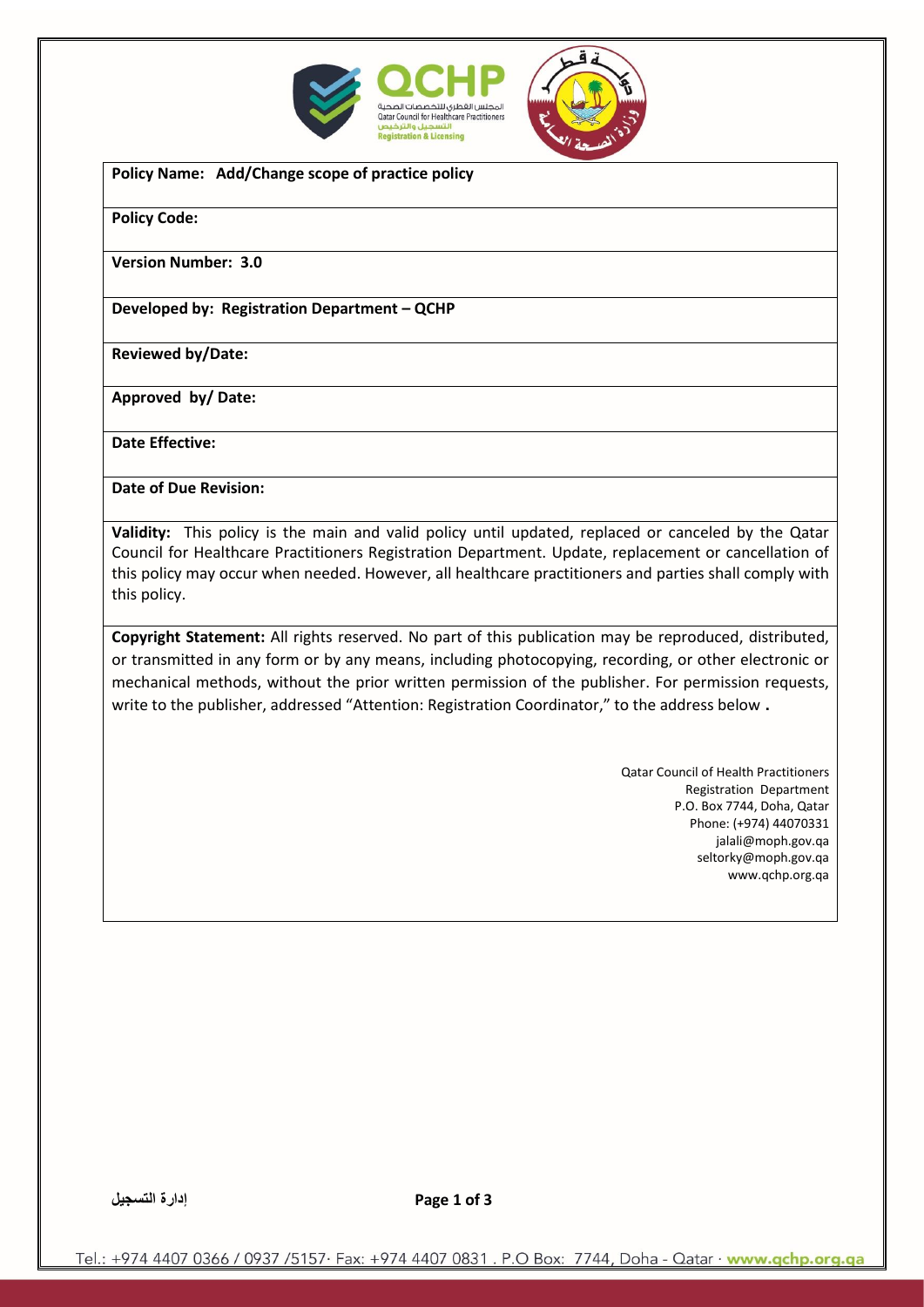



# **1. Introduction**

In the framework of determining the rules of communication between QCHP Registration department and healthcare practitioners through electronic applications submitted via registration/licensing system in state of Qatar, QCHP is continuing to develop policies to insure the smooth flow of operations and status follow-ups within suitable time frame needed to fulfill the requirements before approving or rejecting any application submitted.

This policy has been prepared to regulate and clarify the rules plus requirements of Add or Change scope of practice applications.

# **2. Policy Statement**

- **2.1** Practitioner can submit "change scope of practice" application when he/she wants to change their current scope of practice and / or current category (if applicable).
- **2.2** Practitioner can submit "Add scope of practice" application when he/she wants to add a new scope of practice to their current scope of practice.
- **2.3** "Add/change scope of practice" applications will be accepted for related scopes of practice only.
- **2.4** Eligible practitioners can apply for two scopes during the evaluation stage of the license process, then be granted a license with two scopes

# **3. Definitions**

### **3.1 Change category/scope of Practice:**

A request submitted by the applicant if he/she is wishing to:

- a) Change from lower level Category to higher level Category in the same profession (if Applicable) e.g. from Associate specialist to Specialist (physician) or from Nurse Trainee to Registered General Nurse etc.
- b) Change his /her current Scope of practice to relevant scope of practice.

### **3.2 Add scope of Practice:**

A request submitted by the applicants to add a new scope of practice to their current scope of practice.

### **4. Abbreviations**

QCHP: Qatar Council for Healthcare practitioners.

### **5. Scope**

This policy applies to all healthcare practitioners in the State of Qatar.